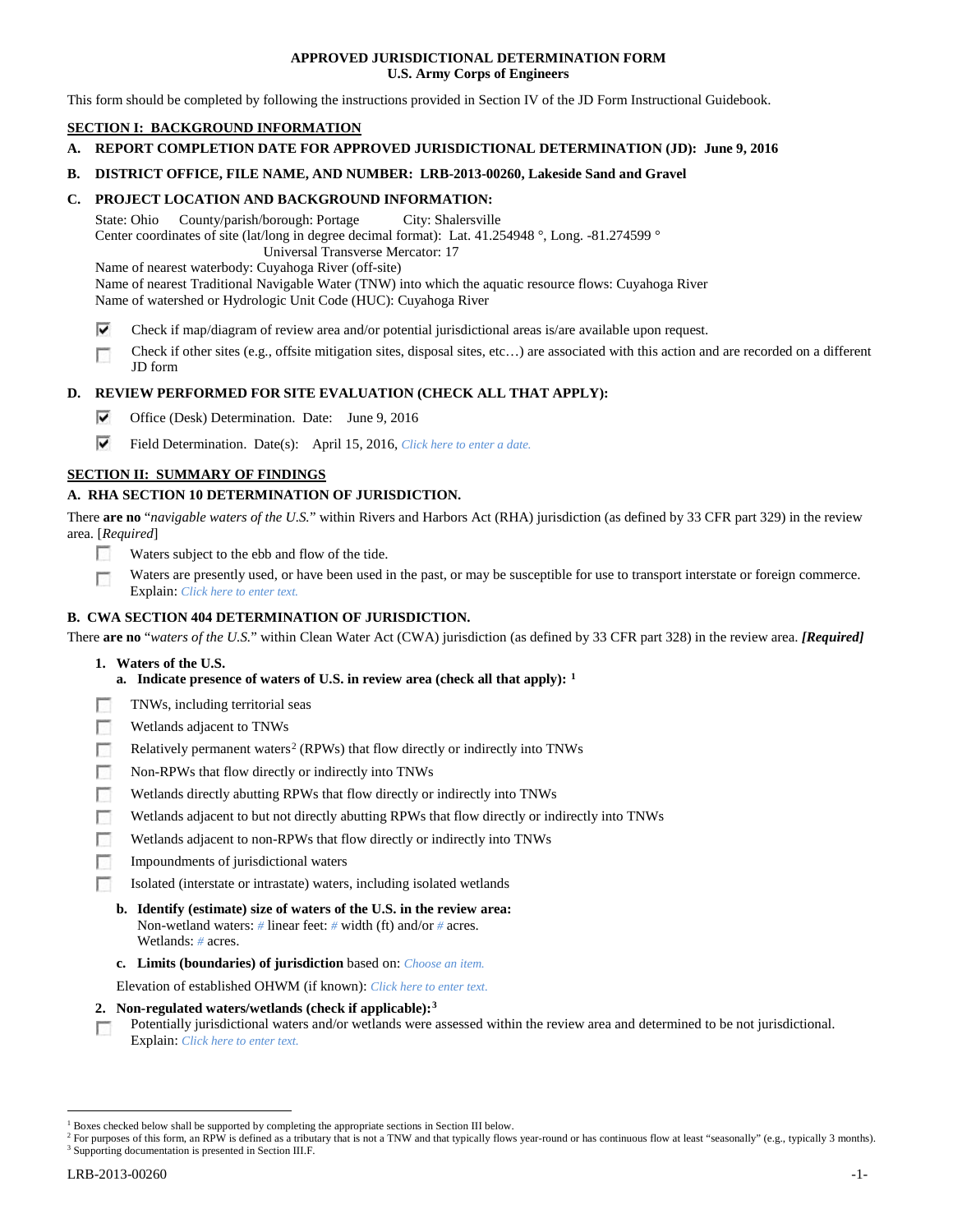### **SECTION III: CWA ANALYSIS**

### **A. TNWs AND WETLANDS ADJACENT TO TNWs**

**The agencies will assert jurisdiction over TNWs and wetlands adjacent to TNWs. If the aquatic resource is a TNW, complete Section III.A.1 and Section III.D.1. only; if the aquatic resource is a wetland adjacent to a TNW, complete Sections III.A.1 and 2 and Section III.D.1.; otherwise, see Section III.B below**.

- **1. TNW**  Identify TNW: *Click here to enter text.*
	- Summarize rationale supporting determination: *Click here to enter text.*
- **2. Wetland adjacent to TNW** Summarize rationale supporting conclusion that wetland is "adjacent": *Click here to enter text.*

# **B. CHARACTERISTICS OF TRIBUTARY (THAT IS NOT A TNW) AND ITS ADJACENT WETLANDS (IF ANY):**

**This section summarizes information regarding characteristics of the tributary and its adjacent wetlands, if any, and it helps determine whether or not the standards for jurisdiction established under Rapanos have been met.** 

**The agencies will assert jurisdiction over non-navigable tributaries of TNWs where the tributaries are "relatively permanent waters" (RPWs), i.e. tributaries that typically flow year-round or have continuous flow at least seasonally (e.g., typically 3 months). A wetland that directly abuts an RPW is also jurisdictional. If the aquatic resource is not a TNW, but has year-round (perennial) flow, skip to Section III.D.2. If the aquatic resource is a wetland directly abutting a tributary with perennial flow, skip to Section III.D.4.**

**A wetland that is adjacent to but that does not directly abut an RPW requires a significant nexus evaluation. Corps districts and EPA regions will include in the record any available information that documents the existence of a significant nexus between a relatively permanent tributary that is not perennial (and its adjacent wetlands if any) and a traditional navigable water, even though a significant nexus finding is not required as a matter of law.**

**If the waterbody[4](#page-1-0) is not an RPW, or a wetland directly abutting an RPW, a JD will require additional data to determine if the waterbody has a significant nexus with a TNW. If the tributary has adjacent wetlands, the significant nexus evaluation must consider the tributary in combination with all of its adjacent wetlands. This significant nexus evaluation that combines, for analytical purposes, the tributary and all of its adjacent wetlands is used whether the review area identified in the JD request is the tributary, or its adjacent wetlands, or both. If the JD covers a tributary with adjacent wetlands, complete Section III.B.1 for the tributary, Section III.B.2 for any onsite wetlands, and Section III.B.3 for all wetlands adjacent to that tributary, both onsite and offsite. The determination whether a significant nexus exists is determined in Section III.C below.**

**1. Characteristics of non-TNWs that flow directly or indirectly into TNW**

**(i) General Area Conditions:**

Watershed size: *# Choose an item.* Drainage area: *# Choose an item.*

Average annual rainfall: *#* inches Average annual snowfall: *#* inches

## **(ii) Physical Characteristics:**

- (a) Relationship with TNW:
	- Tributary flows directly into TNW.

Tributary flows through *Choose an item.* tributaries before entering TNW.

| Project waters are <i>Choose an item</i> , river miles from TNW.                      |
|---------------------------------------------------------------------------------------|
| Project waters are <i>Choose an item</i> , river miles from RPW.                      |
| Project waters are <i>Choose an item.</i> aerial (straight) miles from TNW.           |
| Project waters are <i>Choose an item.</i> aerial (straight) miles from RPW.           |
| Project waters cross or serve as state boundaries. Explain: Click here to enter text. |

Identify flow route to TNW[5:](#page-1-1) *Click here to enter text.* Tributary stream order, if known: *Click here to enter text.*

(b) General Tributary Characteristics (check all that apply):

**Tributary** is: Natural

Artificial (man-made). Explain: *Click here to enter text.*

 $\overline{\phantom{a}}$ Manipulated (man-altered). Explain: *Click here to enter text.*

**Tributary** properties with respect to top of bank (estimate):

- Average width: *#* feet
- Average depth: *#* feet

Average side slopes: *Choose an item.*

<span id="page-1-0"></span><sup>&</sup>lt;sup>4</sup> Note that the Instructional Guidebook contains additional information regarding swales, ditches, washes, and erosional features generally and in the arid West.

<span id="page-1-1"></span><sup>5</sup> Flow route can be described by identifying, e.g., tributary a, which flows through the review area, to flow into tributary b, which then flows into TNW.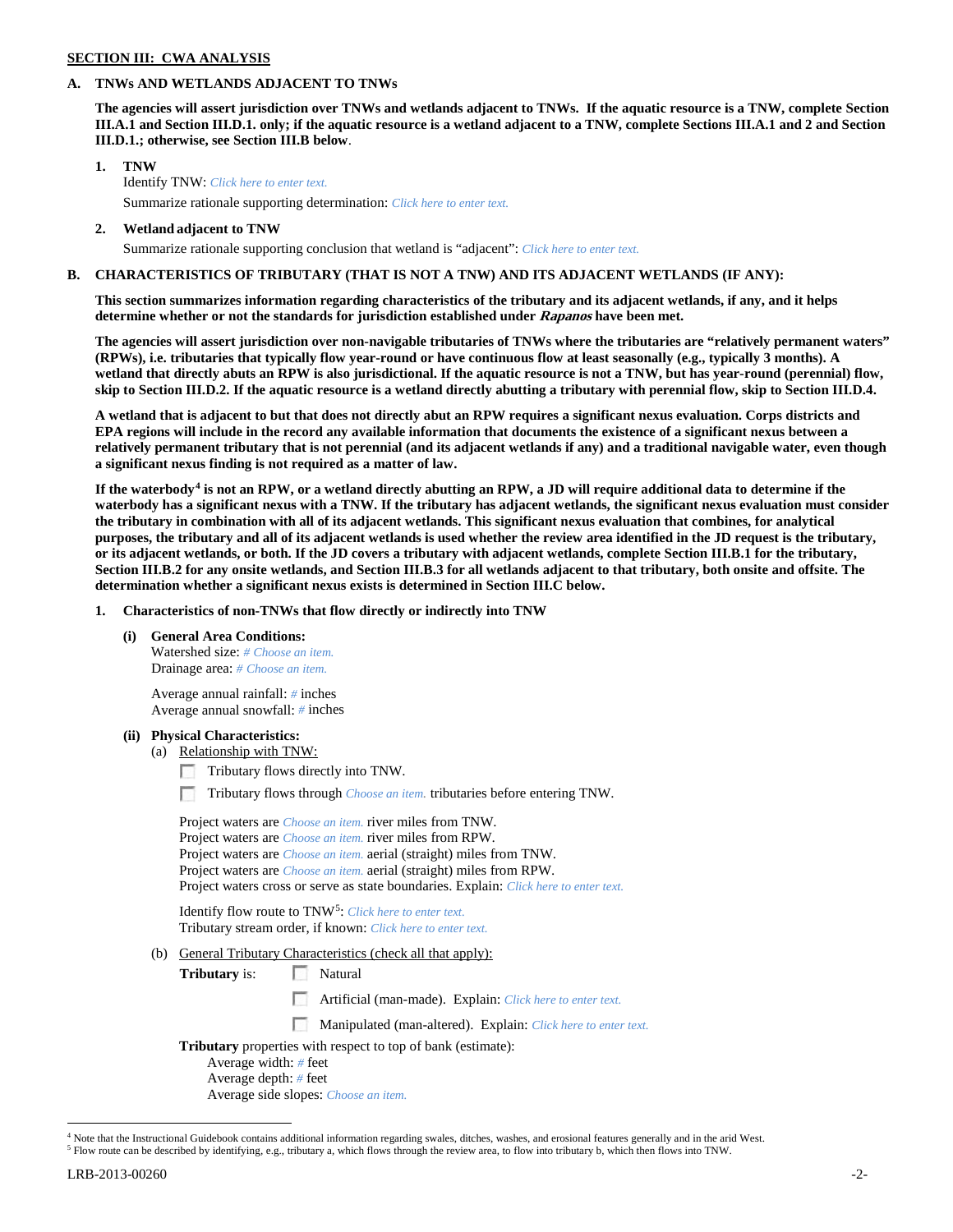|     |              | Primary tributary substrate composition (check all that apply):                                                                                                                                                                                                                                                                                                                                                                                                                                                              |   |                                                     |       |                           |                                                                                                                                                                                                                                                                                                                                          |  |
|-----|--------------|------------------------------------------------------------------------------------------------------------------------------------------------------------------------------------------------------------------------------------------------------------------------------------------------------------------------------------------------------------------------------------------------------------------------------------------------------------------------------------------------------------------------------|---|-----------------------------------------------------|-------|---------------------------|------------------------------------------------------------------------------------------------------------------------------------------------------------------------------------------------------------------------------------------------------------------------------------------------------------------------------------------|--|
|     | L. S.        | Silts                                                                                                                                                                                                                                                                                                                                                                                                                                                                                                                        |   | Sands                                               |       |                           | Concrete                                                                                                                                                                                                                                                                                                                                 |  |
|     |              | Cobbles                                                                                                                                                                                                                                                                                                                                                                                                                                                                                                                      |   | Gravel                                              |       |                           | Muck                                                                                                                                                                                                                                                                                                                                     |  |
|     |              | Bedrock                                                                                                                                                                                                                                                                                                                                                                                                                                                                                                                      | п | Vegetation. Type/% cover: Click here to enter text. |       |                           |                                                                                                                                                                                                                                                                                                                                          |  |
|     |              | Other. Explain: Click here to enter text.                                                                                                                                                                                                                                                                                                                                                                                                                                                                                    |   |                                                     |       |                           |                                                                                                                                                                                                                                                                                                                                          |  |
|     |              | Presence of run/riffle/pool complexes. Explain: Click here to enter text.<br>Tributary geometry: Choose an item.<br>Tributary gradient (approximate average slope): #%                                                                                                                                                                                                                                                                                                                                                       |   |                                                     |       |                           | Tributary condition/stability [e.g., highly eroding, sloughing banks]. Explain: Click here to enter text.                                                                                                                                                                                                                                |  |
| (c) | Flow:        | Tributary provides for: Choose an item.<br>Estimate average number of flow events in review area/year: Choose an item.<br>Describe flow regime: Click here to enter text.<br>Other information on duration and volume: Click here to enter text.                                                                                                                                                                                                                                                                             |   |                                                     |       |                           |                                                                                                                                                                                                                                                                                                                                          |  |
|     |              | Surface flow is: Choose an item. Characteristics: Click here to enter text.                                                                                                                                                                                                                                                                                                                                                                                                                                                  |   |                                                     |       |                           |                                                                                                                                                                                                                                                                                                                                          |  |
|     |              | Subsurface flow: Choose an item. Explain findings: Click here to enter text.<br>Dye (or other) test performed: Click here to enter text.                                                                                                                                                                                                                                                                                                                                                                                     |   |                                                     |       |                           |                                                                                                                                                                                                                                                                                                                                          |  |
|     |              | Tributary has (check all that apply):<br>$\Box$ Bed and banks<br>$\Box$ OHWM <sup>6</sup> (check all indicators that apply):<br>$\Box$ clear, natural line impressed on the bank $\Box$<br>$\Box$ changes in the character of soil<br>shelving<br>L. S. B<br>$\Box$ vegetation matted down, bent, or absent $\Box$<br>leaf litter disturbed or washed away<br>sediment deposition<br>water staining<br>other (list): <i>Click here to enter text.</i><br>Discontinuous OHWM. <sup>7</sup> Explain: Click here to enter text. |   |                                                     | scour | sediment sorting          | the presence of litter and debris<br>destruction of terrestrial vegetation<br>the presence of wrack line<br>multiple observed or predicted flow events<br>abrupt change in plant community Click here to enter text.<br>If factors other than the OHWM were used to determine lateral extent of CWA jurisdiction (check all that apply): |  |
|     |              | High Tide Line indicated by:                                                                                                                                                                                                                                                                                                                                                                                                                                                                                                 |   |                                                     |       |                           | Mean High Water Mark indicated by:                                                                                                                                                                                                                                                                                                       |  |
|     |              | oil or scum line along shore objects                                                                                                                                                                                                                                                                                                                                                                                                                                                                                         |   |                                                     |       |                           | $\Box$ survey to available datum;                                                                                                                                                                                                                                                                                                        |  |
|     |              | $\Box$ fine shell or debris deposits (foreshore)                                                                                                                                                                                                                                                                                                                                                                                                                                                                             |   | physical markings/characteristics                   |       | $\Box$ physical markings; | vegetation lines/changes in vegetation types.                                                                                                                                                                                                                                                                                            |  |
|     |              | tidal gauges                                                                                                                                                                                                                                                                                                                                                                                                                                                                                                                 |   |                                                     |       |                           |                                                                                                                                                                                                                                                                                                                                          |  |
|     |              | other (list): Click here to enter text.                                                                                                                                                                                                                                                                                                                                                                                                                                                                                      |   |                                                     |       |                           |                                                                                                                                                                                                                                                                                                                                          |  |
|     |              | (iii) Chemical Characteristics:<br>Explain: Click here to enter text.                                                                                                                                                                                                                                                                                                                                                                                                                                                        |   |                                                     |       |                           | Characterize tributary (e.g., water color is clear, discolored, oily film; water quality; general watershed characteristics, etc.).                                                                                                                                                                                                      |  |
|     |              | Identify specific pollutants, if known: Click here to enter text.                                                                                                                                                                                                                                                                                                                                                                                                                                                            |   |                                                     |       |                           |                                                                                                                                                                                                                                                                                                                                          |  |
|     |              | (iv) Biological Characteristics. Channel supports (check all that apply):                                                                                                                                                                                                                                                                                                                                                                                                                                                    |   |                                                     |       |                           |                                                                                                                                                                                                                                                                                                                                          |  |
|     |              | Riparian corridor. Characteristics (type, average width): Click here to enter text.                                                                                                                                                                                                                                                                                                                                                                                                                                          |   |                                                     |       |                           |                                                                                                                                                                                                                                                                                                                                          |  |
|     | Habitat for: | Wetland fringe. Characteristics: Click here to enter text.                                                                                                                                                                                                                                                                                                                                                                                                                                                                   |   |                                                     |       |                           |                                                                                                                                                                                                                                                                                                                                          |  |
|     | u            |                                                                                                                                                                                                                                                                                                                                                                                                                                                                                                                              |   |                                                     |       |                           |                                                                                                                                                                                                                                                                                                                                          |  |
|     |              | Federally Listed species. Explain findings: Click here to enter text.                                                                                                                                                                                                                                                                                                                                                                                                                                                        |   |                                                     |       |                           |                                                                                                                                                                                                                                                                                                                                          |  |
|     |              | Fish/spawn areas. Explain findings: Click here to enter text.                                                                                                                                                                                                                                                                                                                                                                                                                                                                |   |                                                     |       |                           |                                                                                                                                                                                                                                                                                                                                          |  |

<span id="page-2-1"></span><span id="page-2-0"></span> <sup>6</sup> <sup>6</sup>A natural or man-made discontinuity in the OHWM does not necessarily sever jurisdiction (e.g., where the stream temporarily flows underground, or where the OHWM has been removed by development or agricultural practices). Where there is a break in the OHWM that is unrelated to the waterbody's flow regime (e.g., flow over a rock outcrop or through a culvert), the agencies will look for indicators of flow above and below the break. 7 Ibid.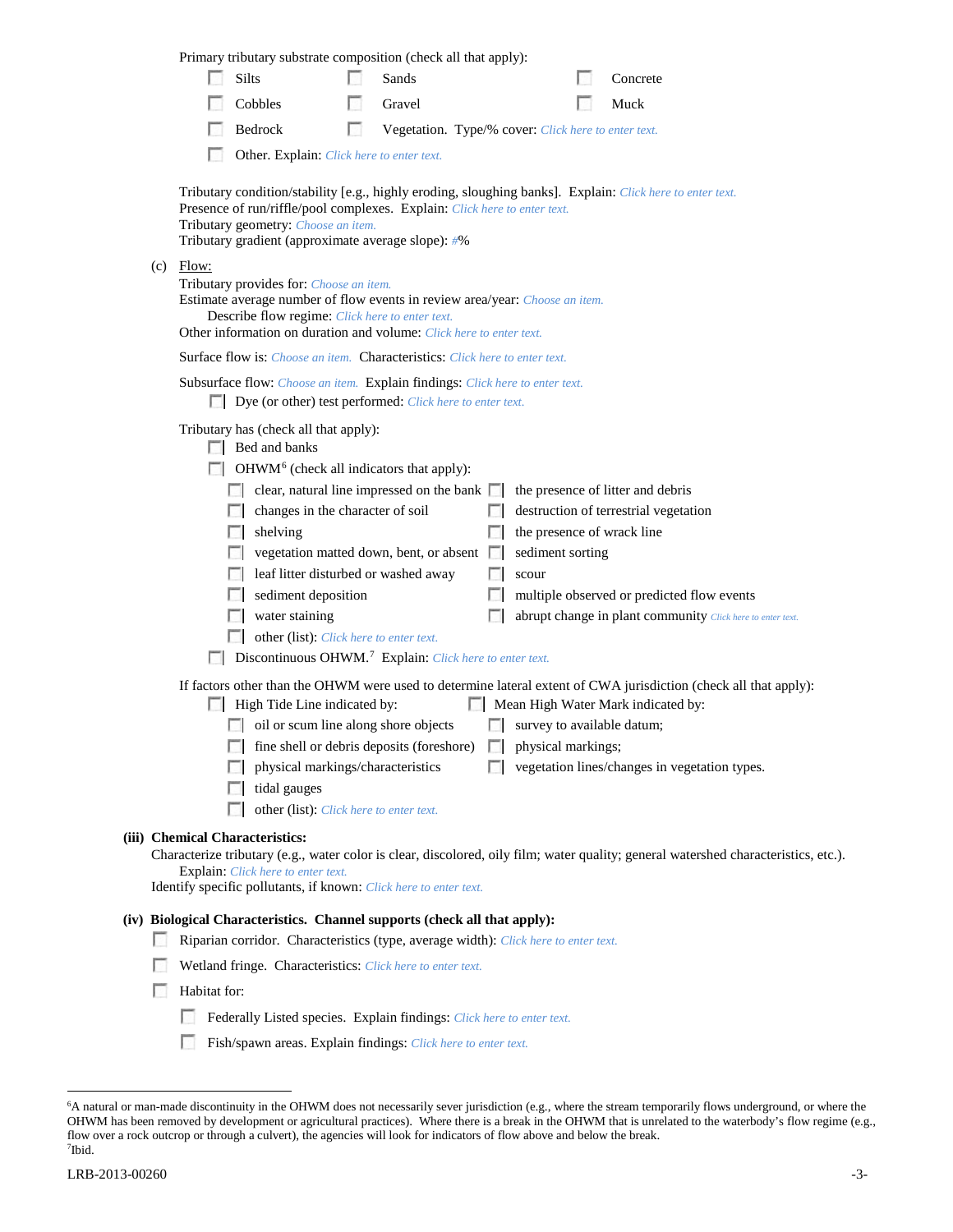п Other environmentally-sensitive species. Explain findings: *Click here to enter text.*

Aquatic/wildlife diversity. Explain findings: *Click here to enter text.*

### **2. Characteristics of wetlands adjacent to non-TNW that flow directly or indirectly into TNW**

### **(i) Physical Characteristics:**

- (a) General Wetland Characteristics:
	- Properties:

Wetland size: *#* acres Wetland type. Explain: *Click here to enter text.* Wetland quality. Explain: *Click here to enter text.* Project wetlands cross or serve as state boundaries. Explain: *Click here to enter text.*

(b) General Flow Relationship with Non-TNW:

Flow is: *Choose an item.* Explain: *Click here to enter text.*

Surface flow is: *Choose an item.* Characteristics: *Click here to enter text.*

Subsurface flow: *Choose an item.* Explain findings: *Click here to enter text.*

Dye (or other) test performed: *Click here to enter text.*

- (c) Wetland Adjacency Determination with Non-TNW:
	- $\Box$  Directly abutting
	- $\Box$  Not directly abutting
		- **1999** Discrete wetland hydrologic connection. Explain: *Click here to enter text.*
		- E. Ecological connection. Explain: *Click here to enter text.*
		- $\mathcal{L}$ Separated by berm/barrier. Explain: *Click here to enter text.*

### (d) Proximity (Relationship) to TNW

Project wetlands are *Choose an item.* river miles from TNW. Project waters are *Choose an item.* aerial (straight) miles from TNW. Flow is from: *Choose an item.* Estimate approximate location of wetland as within the *Choose an item.* floodplain.

### **(ii) Chemical Characteristics:**

Characterize wetland system (e.g., water color is clear, brown, oil film on surface; water quality; general watershed characteristics; etc.). Explain: *Click here to enter text.*

Identify specific pollutants, if known: *Click here to enter text.*

#### **(iii) Biological Characteristics. Wetland supports (check all that apply):**

- Riparian buffer. Characteristics (type, average width): *Click here to enter text.*
- Vegetation type/percent cover. Explain: *Click here to enter text.*
- $\Box$  Habitat for:
	- Federally Listed species. Explain findings: *Click here to enter text*.
	- Fish/spawn areas. Explain findings: *Click here to enter text.*
	- Other environmentally-sensitive species. Explain findings: *Click here to enter text.*
	- Aquatic/wildlife diversity. Explain findings: *Click here to enter text.*

# **3. Characteristics of all wetlands adjacent to the tributary (if any)**

All wetland(s) being considered in the cumulative analysis: *Choose an item.* Approximately (*#*) acres in total are being considered in the cumulative analysis.

For each wetland, specify the following:

| Directly abuts? $(Y/N)$ | Size (in acres) | Directly abuts? $(Y/N)$ | Size (in acres) |
|-------------------------|-----------------|-------------------------|-----------------|
|                         |                 |                         |                 |
|                         |                 | Y/N                     |                 |
| 7/N                     |                 | Y/N                     |                 |
|                         |                 | Y / N                   |                 |

Summarize overall biological, chemical and physical functions being performed: *Click here to enter text.*

### **C. SIGNIFICANT NEXUS DETERMINATION**

**A significant nexus analysis will assess the flow characteristics and functions of the tributary itself and the functions performed by any wetlands adjacent to the tributary to determine if they significantly affect the chemical, physical, and biological integrity of a TNW. For each of the following situations, a significant nexus exists if the tributary, in combination with all of its adjacent wetlands,**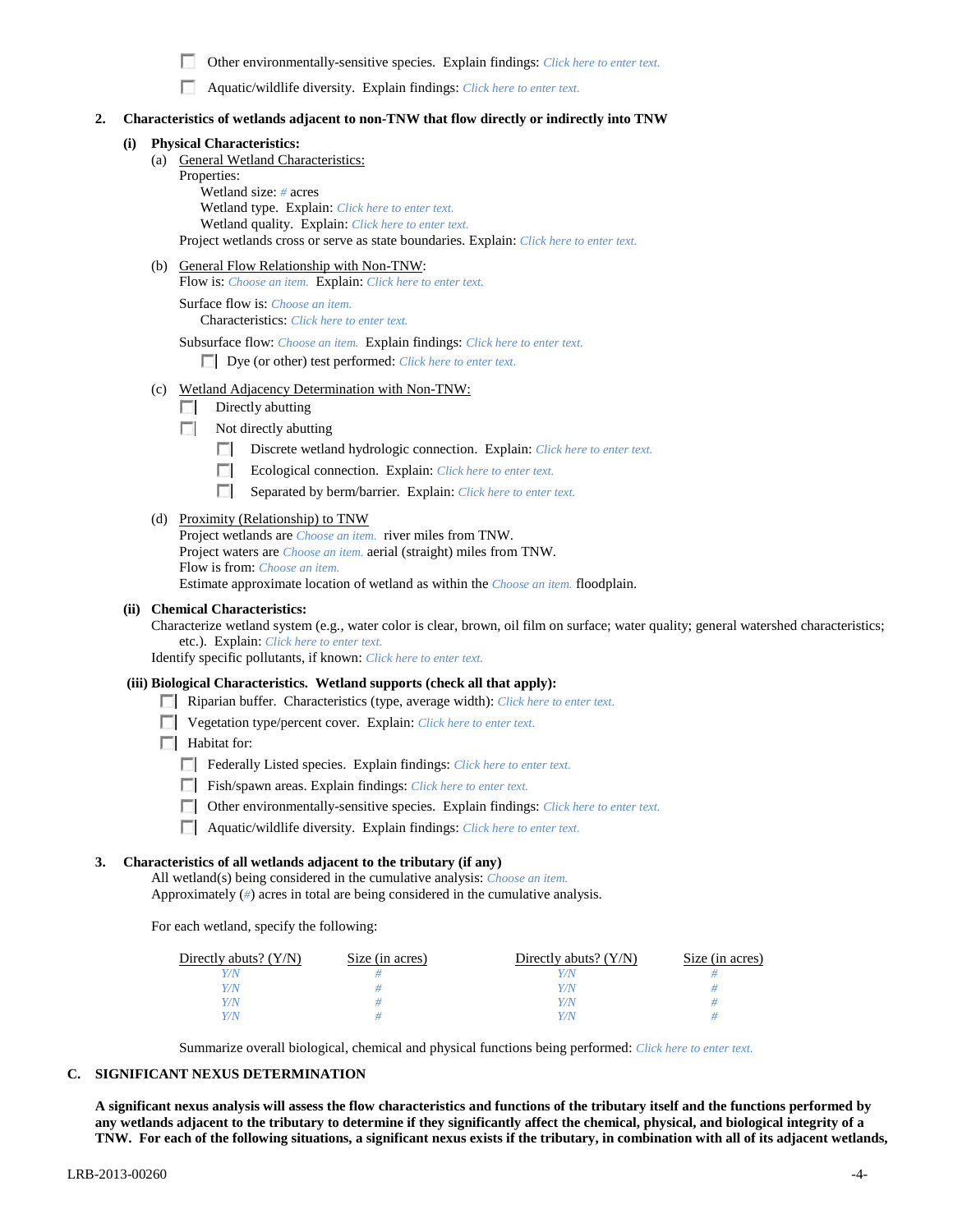**has more than a speculative or insubstantial effect on the chemical, physical and/or biological integrity of a TNW. Considerations when evaluating significant nexus include, but are not limited to the volume, duration, and frequency of the flow of water in the tributary and its proximity to a TNW, and the functions performed by the tributary and all its adjacent wetlands. It is not appropriate to determine significant nexus based solely on any specific threshold of distance (e.g. between a tributary and its adjacent wetland or between a tributary and the TNW). Similarly, the fact an adjacent wetland lies within or outside of a floodplain is not solely determinative of significant nexus.** 

# **Draw connections between the features documented and the effects on the TNW, as identified in the** *Rapanos* **Guidance and discussed in the Instructional Guidebook. Factors to consider include, for example:**

- Does the tributary, in combination with its adjacent wetlands (if any), have the capacity to carry pollutants or flood waters to TNWs, or to reduce the amount of pollutants or flood waters reaching a TNW?
- Does the tributary, in combination with its adjacent wetlands (if any), provide habitat and lifecycle support functions for fish and other species, such as feeding, nesting, spawning, or rearing young for species that are present in the TNW?
- Does the tributary, in combination with its adjacent wetlands (if any), have the capacity to transfer nutrients and organic carbon that support downstream foodwebs?
- Does the tributary, in combination with its adjacent wetlands (if any), have other relationships to the physical, chemical, or biological integrity of the TNW?

# *Note: the above list of considerations is not inclusive and other functions observed or known to occur should be documented below:*

- **1. Significant nexus findings for non-RPW that has no adjacent wetlands and flows directly or indirectly into TNWs.** Explain findings of presence or absence of significant nexus below, based on the tributary itself, then go to Section III.D: *Click here to enter text.*
- **2. Significant nexus findings for non-RPW and its adjacent wetlands, where the non-RPW flows directly or indirectly into TNWs.**  Explain findings of presence or absence of significant nexus below, based on the tributary in combination with all of its adjacent wetlands, then go to Section III.D: *Click here to enter text.*
- **3. Significant nexus findings for wetlands adjacent to an RPW but that do not directly abut the RPW.** Explain findings of presence or absence of significant nexus below, based on the tributary in combination with all of its adjacent wetlands, then go to Section III.D: *Click here to enter text.*

# **D. DETERMINATIONS OF JURISDICTIONAL FINDINGS. THE SUBJECT WATERS/WETLANDS ARE (CHECK ALL THAT APPLY):**

- **1. TNWs and Adjacent Wetlands.** Check all that apply and provide size estimates in review area:
	- TNWs: *#* linear feet *#* width (ft), Or, *#* acres.
	- **Wetlands adjacent to TNWs:** # acres.

# **2. RPWs that flow directly or indirectly into TNWs.**

- Tributaries of TNWs where tributaries typically flow year-round are jurisdictional. Provide data and rationale indicating that tributary is perennial: *Click here to enter text.*.
- Tributaries of TNW where tributaries have continuous flow "seasonally" (e.g., typically three months each year) are jurisdictional. Data supporting this conclusion is provided at Section III.B. Provide rationale indicating that tributary flows seasonally: *Click here to enter text.*.

Provide estimates for jurisdictional waters in the review area (check all that apply):

- Tributary waters: # linear feet # width (ft).
- Other non-wetland waters: *#* acres.

Identify type(s) of waters: *Click here to enter text.*

- **3. Non-RPWs[8](#page-4-0) that flow directly or indirectly into TNWs.**
	- Waterbody that is not a TNW or an RPW, but flows directly or indirectly into a TNW, and it has a significant nexus with a TNW is jurisdictional. Data supporting this conclusion is provided at Section III.C.

Provide estimates for jurisdictional waters within the review area (check all that apply):

- Tributary waters: # linear feet # width (ft).
- Other non-wetland waters: *#* acres.
	- Identify type(s) of waters: *Click here to enter text.*

# **4. Wetlands directly abutting an RPW that flow directly or indirectly into TNWs.**

- Wetlands directly abut RPW and thus are jurisdictional as adjacent wetlands.
	- Wetlands directly abutting an RPW where tributaries typically flow year-round. Provide data and rationale indicating that tributary is perennial in Section III.D.2, above. Provide rationale indicating that wetland is directly abutting an RPW: *Click here to enter text.*
	- **T** Wetlands directly abutting an RPW where tributaries typically flow "seasonally." Provide data indicating that tributary is seasonal in Section III.B and rationale in Section III.D.2, above. Provide rationale indicating that wetland is directly abutting an RPW: *Click here to enter text.*

<span id="page-4-0"></span> $\frac{1}{8}$ See Footnote # 3.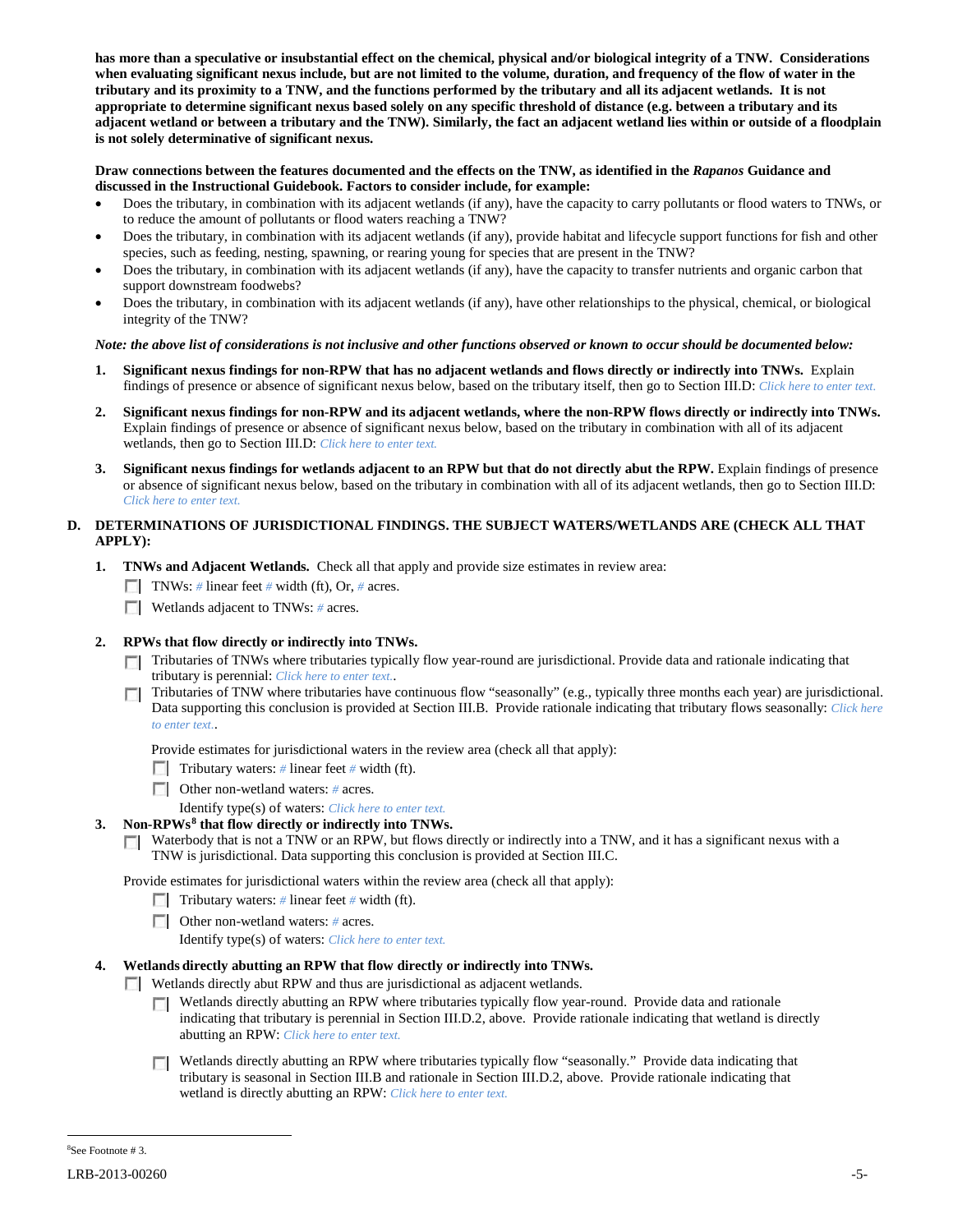Provide acreage estimates for jurisdictional wetlands in the review area: *#* acres.

### **5. Wetlands adjacent to but not directly abutting an RPW that flow directly or indirectly into TNWs.**

Wetlands that do not directly abut an RPW, but when considered in combination with the tributary to which they are **TT** adjacent and with similarly situated adjacent wetlands, have a significant nexus with a TNW are jurisidictional. Data supporting this conclusion is provided at Section III.C.

Provide acreage estimates for jurisdictional wetlands in the review area: *#* acres.

### **6. Wetlands adjacent to non-RPWs that flow directly or indirectly into TNWs.**

Wetlands adjacent to such waters, and have when considered in combination with the tributary to which they are adjacent  $\Box$ and with similarly situated adjacent wetlands, have a significant nexus with a TNW are jurisdictional. Data supporting this conclusion is provided at Section III.C.

Provide estimates for jurisdictional wetlands in the review area: *#* acres.

## **7. Impoundments of jurisdictional waters. [9](#page-5-0)**

- As a general rule, the impoundment of a jurisdictional tributary remains jurisdictional.
- Demonstrate that impoundment was created from "waters of the U.S.," or n.
- Demonstrate that water meets the criteria for one of the categories presented above (1-6), or
- Demonstrate that water is isolated with a nexus to commerce (see E below).

### **E. ISOLATED [INTERSTATE OR INTRA-STATE] WATERS, INCLUDING ISOLATED WETLANDS, THE USE, DEGRADATION OR DESTRUCTION OF WHICH COULD AFFECT INTERSTATE COMMERCE, INCLUDING ANY SUCH WATERS (CHECK ALL THAT APPLY):[10](#page-5-1)**

which are or could be used by interstate or foreign travelers for recreational or other purposes.

**F** from which fish or shellfish are or could be taken and sold in interstate or foreign commerce.

which are or could be used for industrial purposes by industries in interstate commerce.

Interstate isolated waters.Explain: *Click here to enter text.*

Other factors.Explain: *Click here to enter text.*

## **Identify water body and summarize rationale supporting determination:** *Click here to enter text.*

Provide estimates for jurisdictional waters in the review area (check all that apply):

Tributary waters: # linear feet # width (ft).

Other non-wetland waters: *#* acres.

Identify type(s) of waters: *Click here to enter text.*

Wetlands: # acres.

г

**F. NON-JURISDICTIONAL WATERS, INCLUDING WETLANDS (CHECK ALL THAT APPLY):**

If potential wetlands were assessed within the review area, these areas did not meet the criteria in the 1987 Corps of Engineers Wetland Delineation Manual and/or appropriate Regional Supplements.

Review area included isolated waters with no substantial nexus to interstate (or foreign) commerce.

Prior to the Jan 2001 Supreme Court decision in "*SWANCC*," the review area would have been regulated based solely on the г "Migratory Bird Rule" (MBR).

n Waters do not meet the "Significant Nexus" standard, where such a finding is required for jurisdiction. Explain: *Click here to enter text.* 

**In** Other: (explain, if not covered above): *Click here to enter text.*

Provide acreage estimates for non-jurisdictional waters in the review area, where the sole potential basis of jurisdiction is the MBR factors (i.e., presence of migratory birds, presence of endangered species, use of water for irrigated agriculture), using best professional judgment (check all that apply):

Non-wetland waters (i.e., rivers, streams): *#* linear feet *#* width (ft).

 $\sim$ Lakes/ponds: *#* acres.

Other non-wetland waters: *#* acres. List type of aquatic resource: *Click here to enter text.*.

Wetlands: # acres.

Provide acreage estimates for non-jurisdictional waters in the review area that do not meet the "Significant Nexus" standard, where such a finding is required for jurisdiction (check all that apply):

Non-wetland waters (i.e., rivers, streams): *#* linear feet *#* width (ft).

Г Lakes/ponds: *#* acres.

<span id="page-5-0"></span><sup>&</sup>lt;sup>9</sup> To complete the analysis refer to the key in Section III.D.6 of the Instructional Guidebook.

<span id="page-5-1"></span><sup>&</sup>lt;sup>10</sup> Prior to asserting or declining CWA jurisdiction based solely on this category, Corps Districts will elevate the action to Corps and EPA HQ for review consistent with the process described in the Corps/EPA *Memorandum Regarding CWA Act Jurisdiction Following Rapanos.*